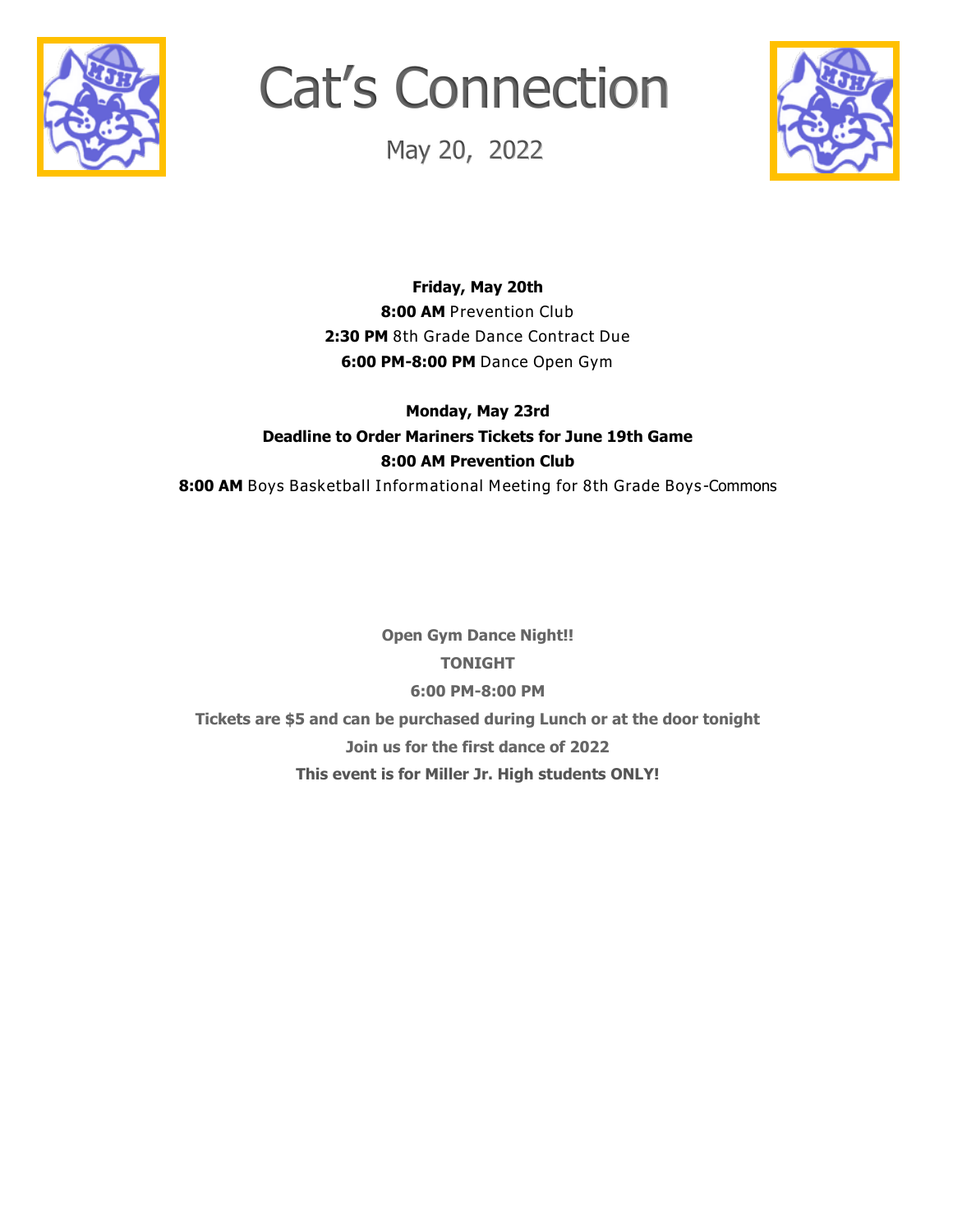

**Cat's Connection** 

May 20, 2022





**Dance Rules** and Expectations

1. Dress Code-Dress to impress (school dress code applies)

2. If you come to the dance, you must stay at the dance. If you wish to leave before 8pm, a parent must sign you out

3. Dance is for miller students only. Outside quests are not allowed

4. Conduct at the dance must be -school appropriate -safe -respectful



5. No outside food or beverages are allowed

6. No Backpacks or large bags First Offense - Warning Second Offense -sent home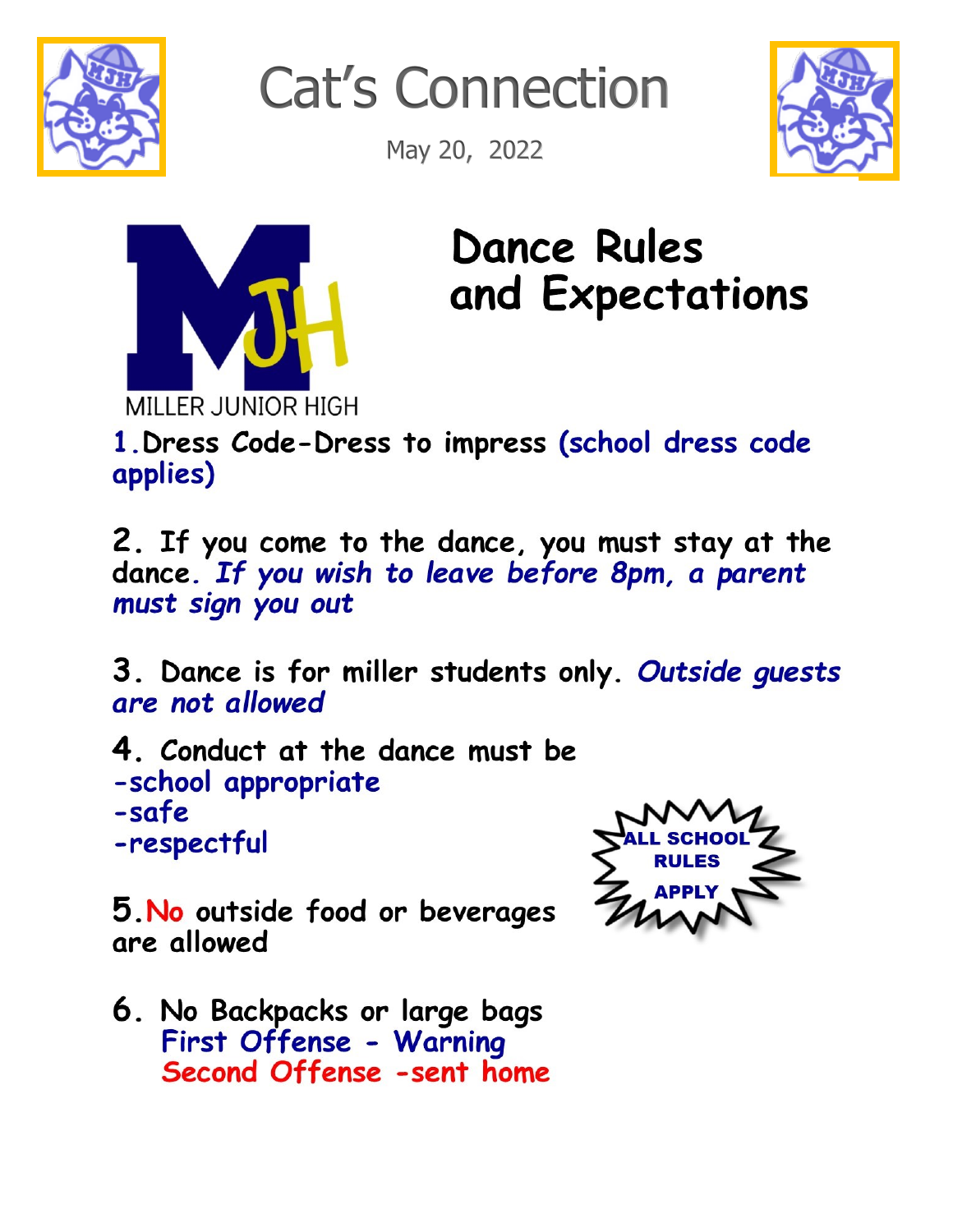

Cat's Connection

May 20, 2022



## **Prevention Club Members are hiding Drug Fact Cards around the school.**

During the month of May you have a chance to find five (5) different cards. When you find a card turn it in to Room 104 (that's Mr. Bushman's office). Cards turned in will receive a prize. Good Luck!

If you haven't signed up for the **8th Grade Celebration** today is the last day to sign up!

This is open to all 8th grade students in the Aberdeen School District.

Sign-up/Student Contract Forms are in the Office.

Take your family to the ballgame! Sunday, June 19th watch the M's at T-Mobile Park. Last day to sign up is MONDAY, May 23rd! Link for tickets[:https://www.venmo.com/u/MJHPTO](mailto:https://www.venmo.com/u/MJHPTO)

**ALL PHONES MUST BE PUT IN A YONDR POUCH. IF YOU HAVE MISPLACED OR LOST YOUR YONDR POUCH YOU CAN TAKE YOU PHONES TO THE OFFICE TO BE HELD UNTIL THE END OF THE DAY. RANDOM CLASSROOM CHECKS ARE HAPPENING DAILY.**

**Are you interested in playing high school sports?** Student athletes that are entering their freshman year at AHS must pass their classes. Any student with 2 or more "F's" are ineligible to play. High school sports conduct try-outs and if you are failing classes you may not make the cut. You still have 19 days of school, get those grades up!

### **Miller Jr. High is a DRUG FREE SCHOOL!**

Drugs and alcohol are prohibited in school

and on all school property.

Be Respectful, responsible and safe.